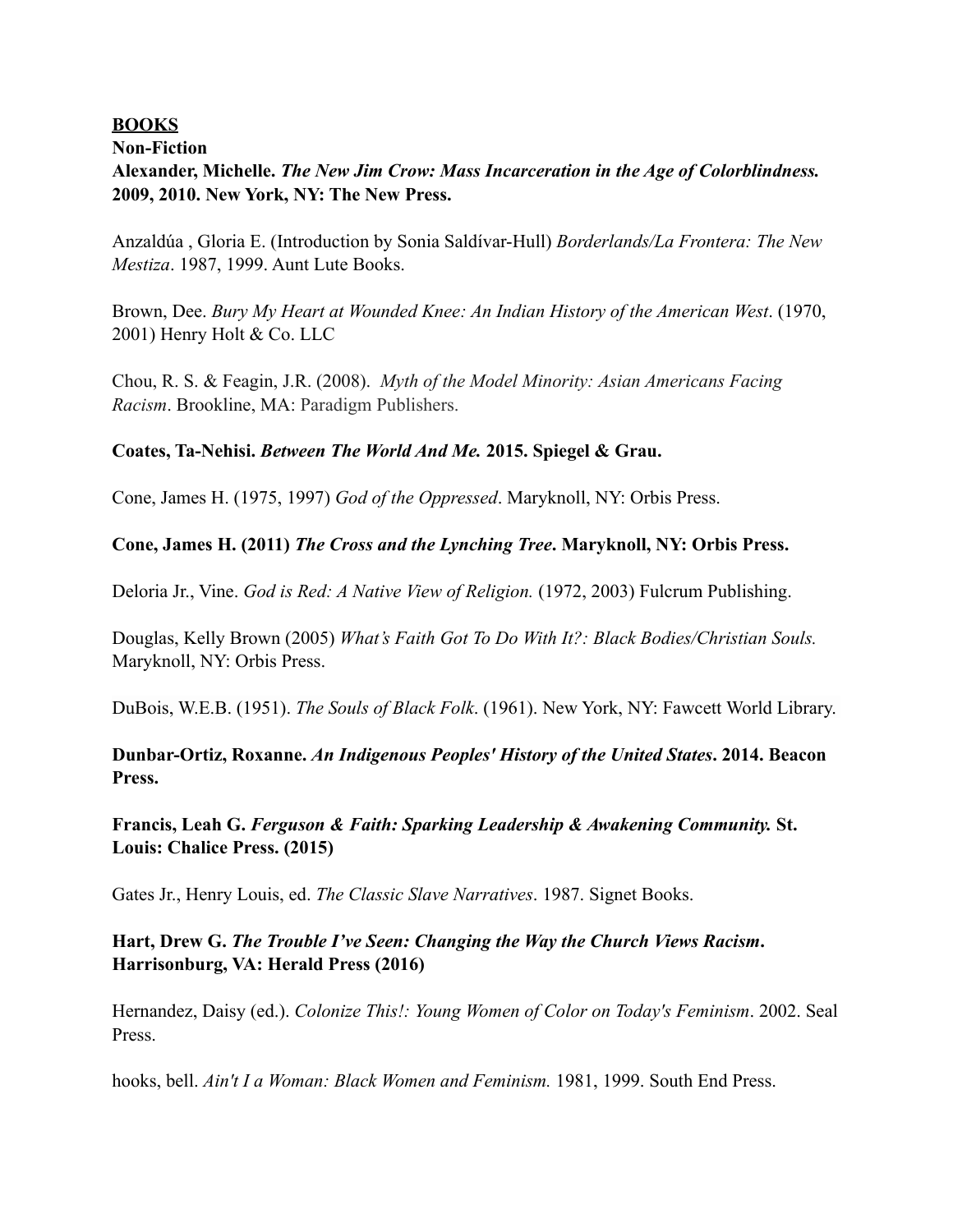Jennings, Willie J. *The Christian Imagination: Theology and the Origins of Race.* New Haven, CT: Yale University Press (2010)

Johnson, A. G. (2006). *Privilege, Power and Difference.* Boston, MA: McGraw Hill.

Kivel, Paul. (foreword by Howard Zinn) *Uprooting Racism: How White People Can Work for Racial Justice*. 1995, 2002. New Society Publishers.

Lareau, A. (2003). *Unequal Childhoods: Class, Race, and Family Life, With an Update a Decade Later*. Berkley & Los Angeles, CA: University of California Press.

Loanide, P. (2015). *The Emotional Politics of Racism: How Feelings Trump Facts in an Era of Colorblindness*. Paola Alto, CA: Stanford University Press.

Malcolm X (as told to Alex Haley) *The Autobiography of Malcolm X.* New York, NY: Ballantine. (1965)

## **McNeil, Brenda Salter, J. Derek McNeil, Eugene Cho (Foreword). (2015)** *Roadmap to Reconciliation: Moving Communities Into Unity, Wholeness and Justice***. IVP Books.**

Senghor, Shaka. *Writing My Wrongs: Life, Death, and Redemption in an American Prison*. Drop A Gem Publishing (2013)

Shakur, Assata. (Foreword by Angela Y. Davis) *Assata: An Autobiography* 1987, 1999. Chicago, IL: Chicago Review Press.

Smith, Andrea Lee. (Foreword by Winona LaDuke). *Conquest: Sexual Violence and American Indian Genocide*. 2005. South End Press.

**Thurman, Howard. (1976)** *Jesus and the Disinherited.* **Boston: Beacon Press.** 

**Van Opstal, Sandra M.** *The Next Worship: Glorifying God in a Diverse World***. IVP Praxis (2015)** 

West, Cornel, (1994). *Race Matters*. New York, NY: Vintage Books.

**Wise, Tim.** *Colorblind: The Rise of Post-Racial Politics and the Retreat from Racial Equity***. 2010. City Lights Publishers.** 

Wise, Tim. *White Like Me: Reflections on Race from a Privileged Son.* 2004. Soft Skull Press

Woodson, Carter, G. (1933). *The Mis-Education of the Negro*. New York, NY: Associated Publishers.